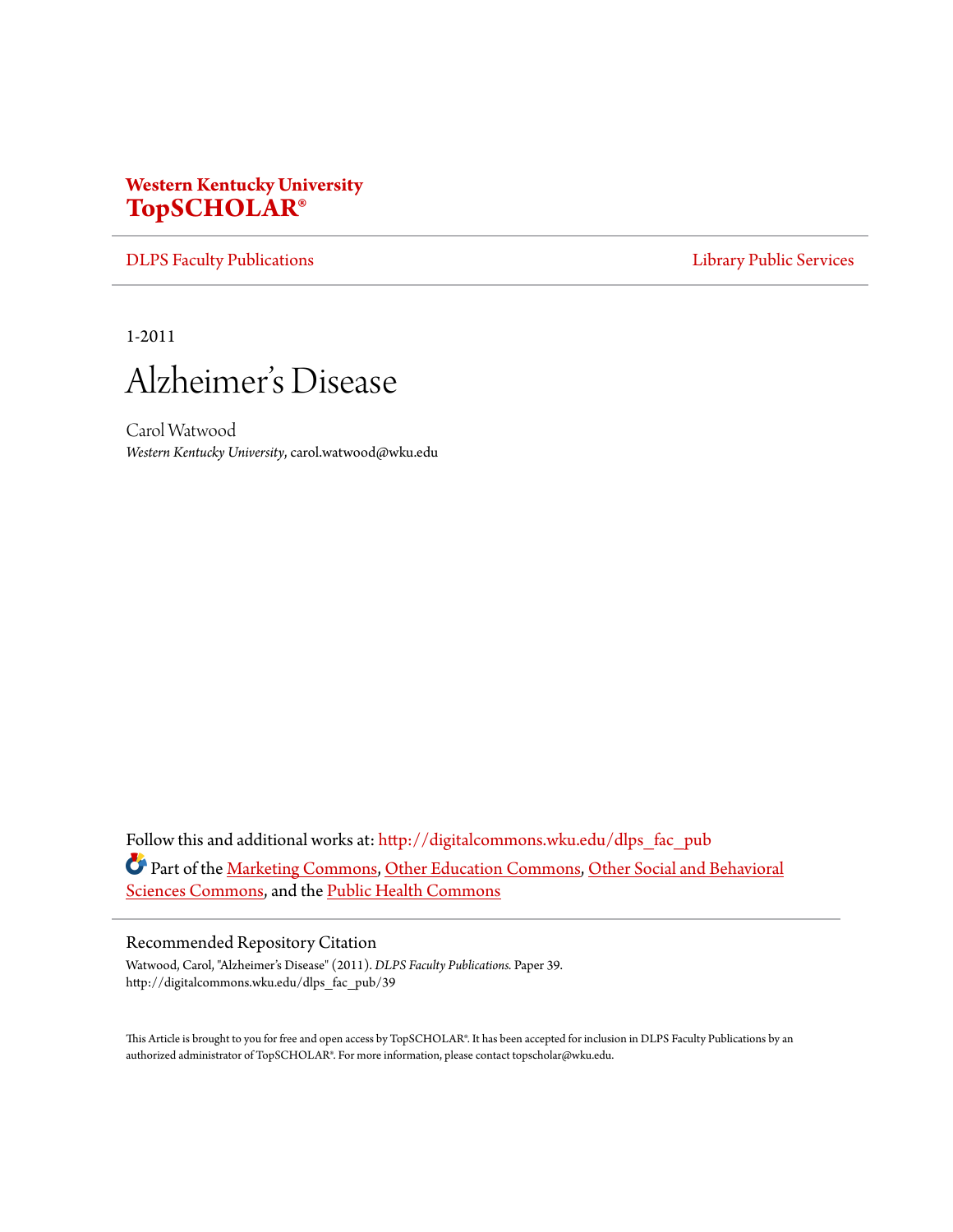### **What Is Alzheimer's Disease?**

Alzheimer's disease (often shortened to "Alzheimer's" or "AD") is a brain disease usually occurring in older people, although it is not a normal part of aging. Alzheimer's disease causes a decline in thinking, memory, and language, personality changes, and certain changes in the brain, that gradually get worse over time. AD eventually results in the loss of ability to carry out the simplest daily tasks.

 Alzheimer's disease is the most common cause of dementia in old age. "Dementia" refers to a decline in multiple areas of mental function that interferes with ability to carry out daily activities. Not all people with dementia have Alzheimer's disease. The term "Alzheimer's disease" is reserved for patients with characteristic changes in the brain that are the hallmarks of the disease. These brain changes include damage and loss of nerve cells and their connections, tangled fibers, protein clumps, and inflammation. AD begins deep in the brain, as many as 10 to 20 years before symptoms appear, and gradually spreads to other parts of the brain.

The progression of Alzheimer's disease occurs in seven stages, according to the Alzheimer's Association ( http://www.alz.org/alzheimers\_disease\_stages\_of\_alzheimers.asp). Stage 1 is "no impairment." Stage 2 is marked by "very mild decline;" the person experiences memory lapses but no symptoms are detected by others or by a medical examination. Such symptoms may be due to age-related changes and not AD. Stage 3 is "mild cognitive decline," when others begin to notice a person's memory problems. AD may be diagnosed in some, but not all people with mild cognitive decline. In stages 4-7, the person goes from moderate to severe decline. The progression and course of AD vary widely from individual to individual. Expert medical opinion should be sought to diagnose Alzheimer's disease since other conditions requiring different treatments may mimic AD or coexist with it.

### **History**

Alzheimer's disease is not a new condition; the frequent association of dementia and old age was known to ancient Greek and Roman physicians. However, the characteristic brain lesions found in people with AD were first described by the German physician Alois Alzheimer and by noted psychiatrist Emil Kraepelin in the early  $20<sup>th</sup>$  century. Alzheimer published a classic paper in 1907 describing the tangled fibers and clumps that are now called "neurofibrillary tangles" and "amyloid plagues," in the brain of a woman in her fifties with dementia.

Alzheimer's disease, long considered an obscure neurologic condition, came to the research forefront in 1976 with the publication of a landmark editorial by Robert Katzman, a leading AD researcher. In this paper, Katzman argued that "Alzheimer disease" and "senile dementia" were the same disease and a leading cause of disability and death in the U.S. Before this time, neither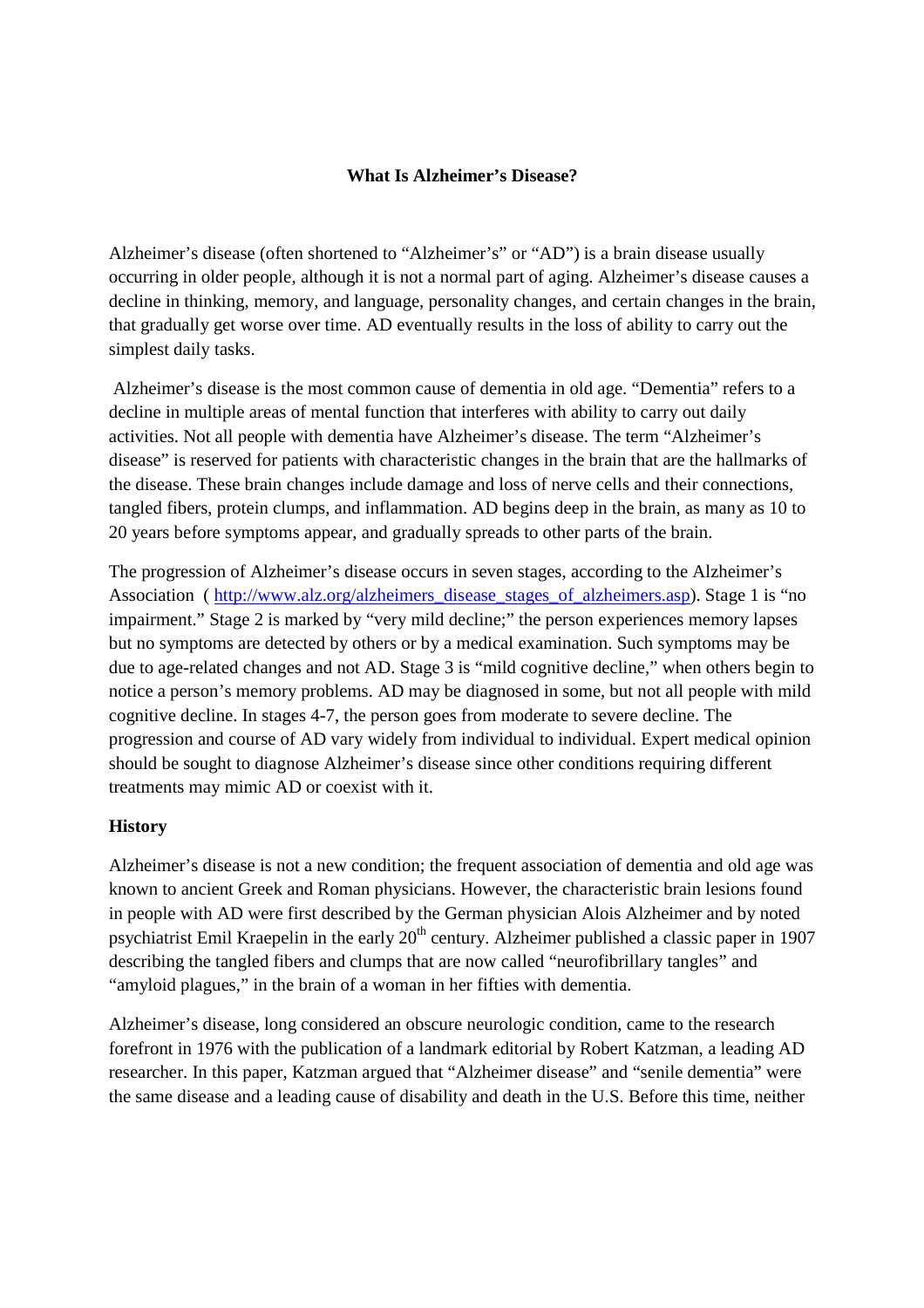Alzheimer's disease nor senile dementia had been listed as causes of death in U.S. vital statistics reports.

Alzheimer's disease is becoming an issue of increasing public health importance as people live longer and many countries have aging populations. According to the Alzheimer's Association, more than 5 million people are living with Alzheimer's in the U.S.; by 2050, as many as 16 million may be affected. For the first time since the U.S. government's Healthy People reports began in 1979, Healthy People 2020 includes goals and objectives for Alzheimer's disease.

 (HealthyPeople.gov. Dementias Including Alzheimer's Disease. Accessed 1/13/2011 from http://www.healthypeople.gov/2020/topicsobjectives2020/overview.aspx?topicid=7)

# **What is dementia?**

Dementia is a general term for a decline in multiple areas of mental functioning such as memory, reasoning, and language so extensive that it interferes with daily life. Dementia is not a specific disease, but rather a group of symptoms that often accompanies a disease or condition.

Two of the most common causes of dementia in older people are Alzheimer's disease and vascular dementia. The latter condition is caused by a series of strokes or changes to the brain's blood supply. A person may have both AD and vascular dementia.

Other conditions causing memory loss or dementia include:

- Drug side effects
- Chronic alcoholism
- Brain tumors/infections/blood clots
- Vitamin B12 deficiency
- Dehydration
- High fever
- Some thyroid, kidney, or liver disorders
- Severe depression

Identifying the cause of dementia is important because this may affect the treatment and prognosis.

### **Who gets Alzheimer's disease and why?**

The exact cause of Alzheimer's disease is not known. Researchers believe that Alzheimer's disease usually results from the combination of several genetic, familial, and environmental factors. Age, family history, and genetics are key risk factors.

The greatest single risk factor for AD is advanced age. For unknown reasons, symptoms usually begin after age 60. Alzheimer's disease is found in about 1 in 8 people aged 65 to 74. After age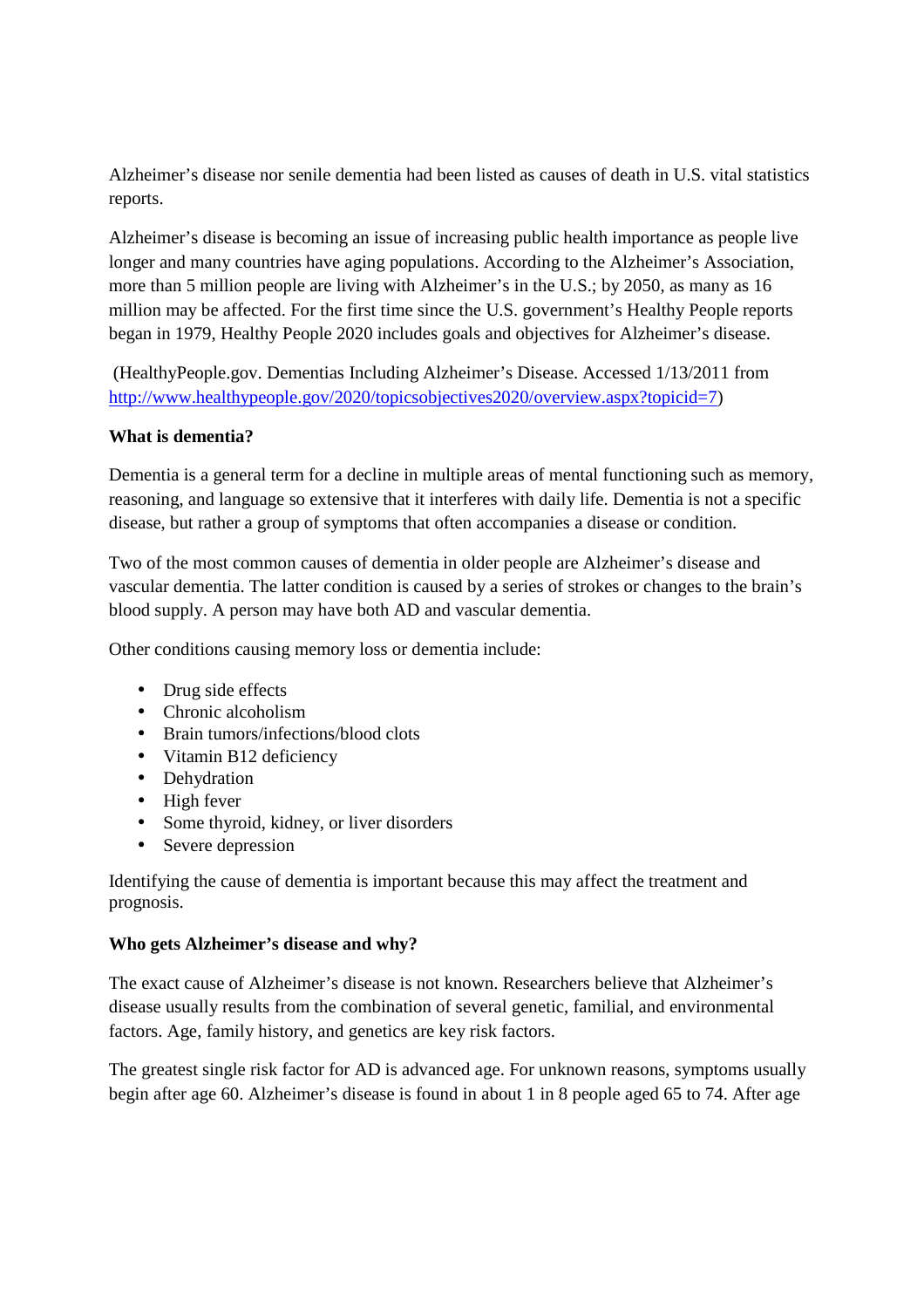65, the number of people affected doubles every five years; AD affects nearly half of all people over 85.

A person's genetic makeup may also increase his or her risk of AD. In the common form of Alzheimer's disease that develops after age 60, certain genes may place a person at higher risk of AD, but do not make developing the disease inevitable. People with one or two copies of a gene called APOE-e4, for example, are at increased risk of developing the disease.

A rare, early-onset form of AD appears in family clusters and begins between the ages of 30 and 60. Most cases of early-onset AD are believed to result from genetic mutations; early-onset AD accounts for less than 5 percent of cases.

Other risk factors for AD are less well established, and may include severe or repeated head trauma, female gender (partly because women live longer), and cardiovascular disease. Good health habits and remaining physically and mentally active may delay or slow the course of the disease.

# **What is mild cognitive impairment?**

People with mild cognitive impairment (MCI) have problems with memory, language, or other mental functions that are noticeable to others and can be detected by testing, but are not serious enough to interfere with daily activities. People with MRI have an increased risk of developing Alzheimer's disease, especially if their main problem is memory (amnestic MCI).

### **How do I know if I have/ a loved one has Alzheimer's disease?**

Mild memory problems are sometimes an early sign of Alzheimer's disease, but may simply be part of the aging process. The Alzheimer's Association has compiled a checklist of 10 warning signs, available online at http://www.alz.org/alzheimers\_disease\_10\_signs\_of\_alzheimers.asp AD should be diagnosed only by a physician; local chapters of the Alzheimer's Association can help locate an experienced practitioner.

# **What can I expect if I am/a loved one is diagnosed with Alzheimer's disease?**

Alzheimer's disease is a progressive disease for which there is no known cure. Certain medications or other interventions may help relieve symptoms or even slow the progression of the disease. The type, progression, and severity of mental changes in AD vary greatly. The course of the disease from the time of diagnosis varies according to age, sex, severity at diagnosis, and presence of other health conditions. People may live from three to twenty years after diagnosis. A four-minute captioned video is available at http://www.nia.nih.gov/Alzheimers/ADVideo/ .

### **How can I search for Alzheimer's on the Web?**

**Selected Web sites (**see below under **Important Sites**)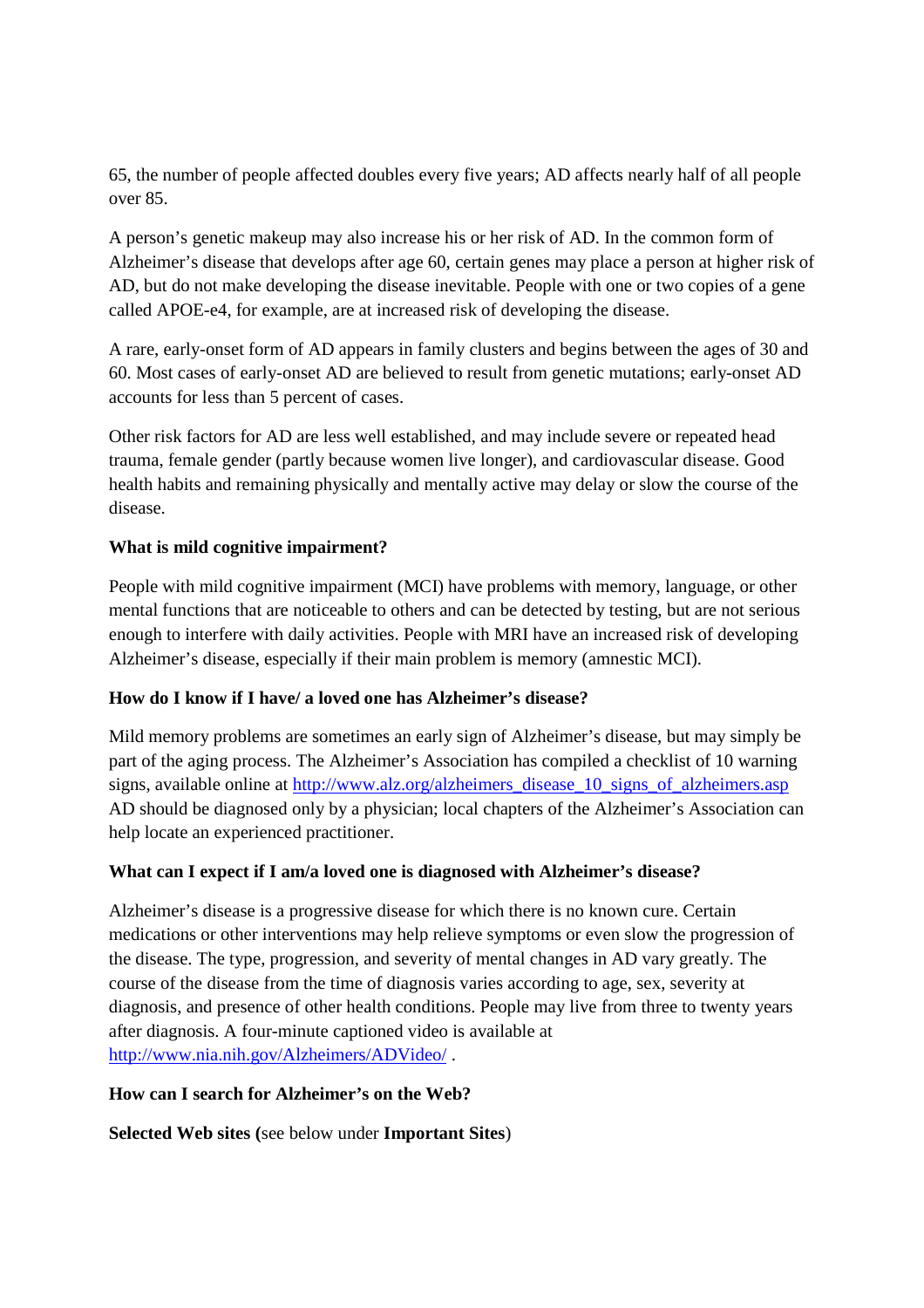A good place to begin researching Alzheimer's on the Web is the U.S. National Library of Medicine's MedlinePlus at http://www.nlm.nih.gov/medlineplus/alzheimersdisease.html. This site has clean, well-designed screens and a wide variety of materials including videos, easy-toread flyers, and information in multiple languages.

 The Alzheimer's Association at http://www.alz.org/ and ADEAR at http://www.nia.nih.gov/Alzheimers/ are also good one-stop shops.

The resources listed above and some other good Alzheimer's Web sites are listed under **Important Sites.**  They give overviews of AD, answer frequently asked questions, and tell what to expect in the early, middle, and late stages. They can point the user to the latest research and news, help locate doctors and services, and discuss the latest treatments and clinical trials. They teach caregivers how to help patients and alleviate the stress of caregiving. These Web sites also help patients, families and friends stay socially connected through e-mail, discussion groups, forums, blogs, and social media.

Commercial sites also sell products; users must be careful to distinguish educational content from promotional materials.

# **Search Engines**

Many users prefer to begin their quest with a search engine such as Google (http://www.google.com) or Yahoo (http://www.yahoo.com/) to search the entire Web, or a portal such as Healthfinder.gov (http://www.healthfinder.gov/) may be used to search a group of Web sites. Google Scholar (http://scholar.google.com/) is useful when searching for scholarly articles, and Google Books (http://books.google.com/ ) when looking for books. The user may wish to restrict his/her search to the most recent five years.

# **Recommended Search Terms**:

- Alzheimer's Disease
- Alzheimer's
- Alzheimer Disease
- Primary Senile Degenerative Dementia
- Alzheimer type dementia
- Senile dementia
- Presenile dementia

Abbreviations Used in this Section (optional)

AD: Alzheimer's Disease

### **Medical Specialties (optional)**

Geriatrics, Neurology, Psychiatry

### **Important Sites:**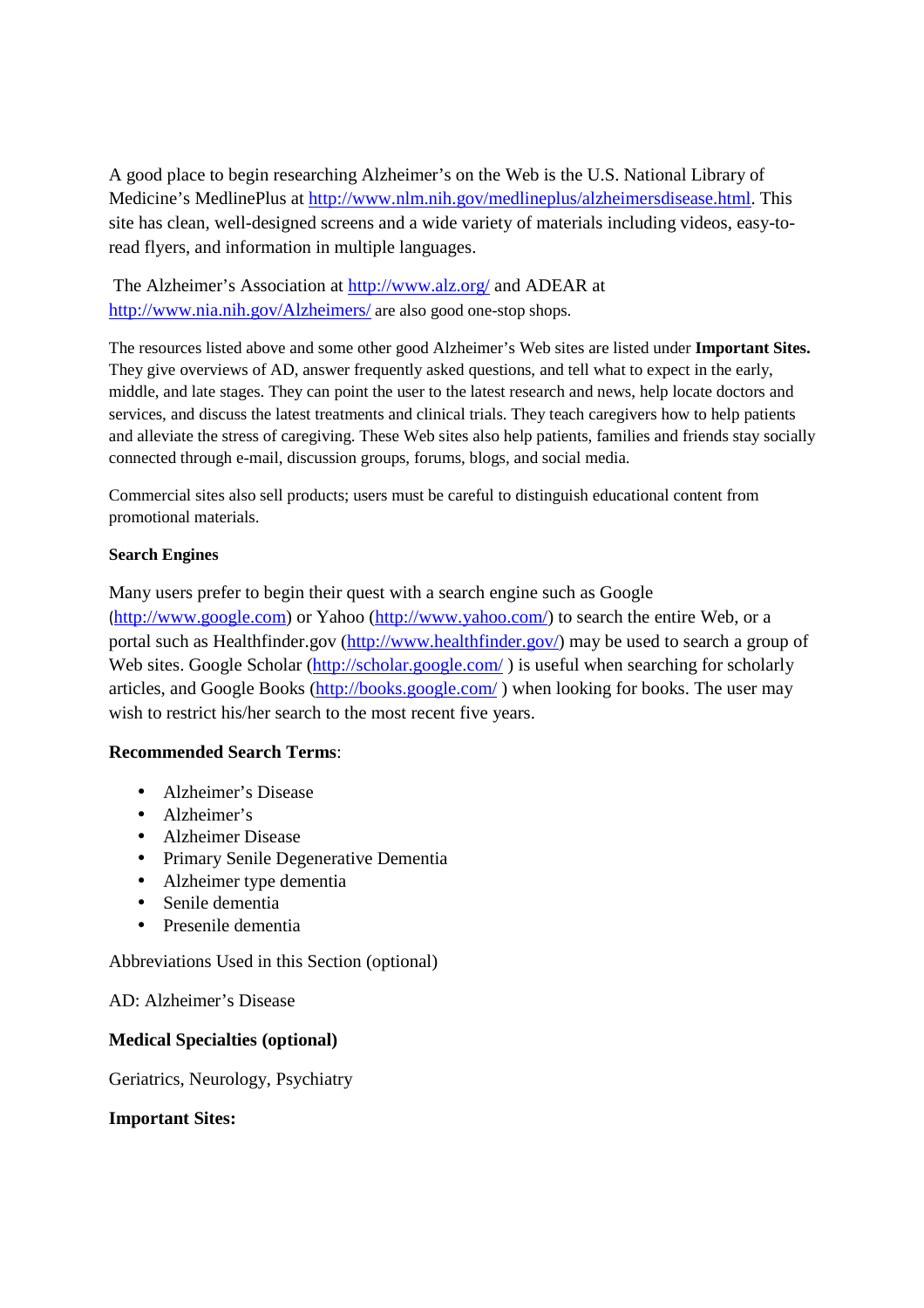## **One-Stop Shops**

Alzheimer's Association http://www.alz.org/

Founded in 1980, the Alzheimer's Association is the major U.S.-based voluntary health organization devoted to Alzheimer's disease. The Association has local chapters and support groups across the U.S., and is a key resource for people interested in Alzheimer's intormation, care, education, research, and advocacy. Users can sign up for weekly e-news (sent by e-mail or RSS feeds.), and participate in the Association's online communication forum. The stages of Alzheimer's disease are described at

http://www.alz.org/alzheimers\_disease\_stages\_of\_alzheimers.asp

ADEAR. Alzheimer's Disease Education and Referral Center. http://www.nia.nih.gov/Alzheimers/

ADEAR, founded in 1990 is a service of the National Institute on Aging, one of the U.S. National Institutes of Health. It was established by the U.S. Congress to be an AD information center for health professionals and laypeople. ADEAR is one of the best sources for reliable, unbiased information on all aspects of Alzheimer's disease. Most resources are free; U.S. government produced publications are not copyrighted and may be freely reproduced.

MedlinePlus: Alzheimer's Disease. http://www.nlm.nih.gov/medlineplus/alzheimersdisease.html

MedlinePlus is the "gold standard" for reliable consumer health information on all topics, not just Alzheimer's diseases. Includes news, information on health conditions, a medical dictionary, drug directory, videos, interactive tutorials and other information for various audiences, including easy-to-read and other languages. Medlineplus has both non-copyrighted (U.S. government-produced – may be freely reproduced) and copyrighted materials.

### **Other Good Sites**

AARP. Alzheimer's disease: Learning Center. http://healthtools.aarp.org/learningcenter/alzheimers-disease

Alzheimer's Disease International. http://www.alz.co.uk/

Alzheimer's Society (United Kingdom). http://www.alzheimers.org.uk/

Alzheimer Society (Canada). http://www.alzheimer.ca/english/index.php

Mayo Clinic. Alzheimer's Disease. http://www.mayoclinic.com/health/alzheimersdisease/DS00161

Includes multimedia materials, blog, newsletter.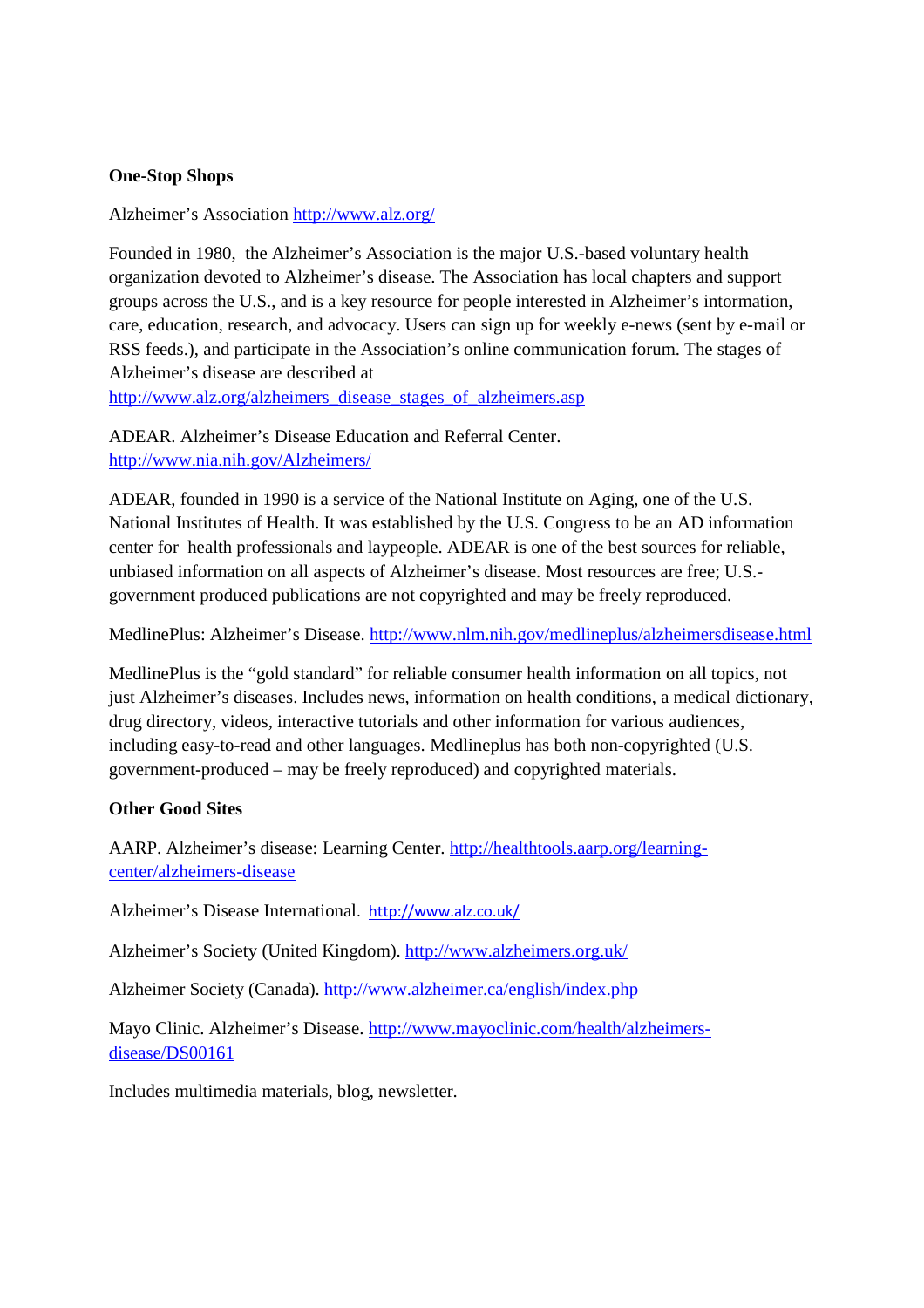MedicineNet.com. Alzheimer's Disease Center. http://www.medicinenet.com/alzheimers/focus.htm

Merck Manual Home Edition. Alzheimer's Disease. http://www.merckmanuals.com/home/sec06/ch083/ch083c.html#sec06-ch083-ch083c-522

National Institute of Neurological Disorders and Stroke (NINDS): Alzheimer's Disease. http://www.ninds.nih.gov/disorders/alzheimersdisease/alzheimersdisease.htm

NIH Senior Health: Alzheimer's Disease. http://nihseniorhealth.gov/alzheimersdisease/toc.html

U.S. government site – text size may be adjusted and accompanying audio turned on/off. Includes videos.

WebMD. Alzheimer's Disease Health Center. http://www.webmd.com/alzheimers/default.htm

# **Hotlines**

Many hotlines now use Skype. Skype allows computer users to download free software from http://www.skype.com/ and to make video phone calls free of charge if your computer has a webcam (a device that displays your picture and lets you see the person you are calling on the computer screen).

1(800) 272-3900 (Alzheimer's Association). 24-hour helpline. A Skype link appears on the association Web site.

1(800) 438-4380 (ADEAR). A Skype link appears on the ADEAR Web site.

1(866) AFA-8484 (Alzheimer's Foundation of America). Talk to a social worker. Skype link available.

# **Publications on the Internet**

Alzheimer's Association. States of Alzheimer's. http://www.alz.org/alzheimers\_disease\_stages\_of\_alzheimers.asp

Alzheimer's Association. 10 Signs of Alzheimer's. http://www.alz.org/alzheimers\_disease\_10\_signs\_of\_alzheimers.asp

Healthy People 2020. Dementias Including Alzheimer's. http://www.healthypeople.gov/2020/topicsobjectives2020/overview.aspx?topicid=7

National Institute on Aging. Alzheimer's Disease Fact Sheet. http://www.nia.nih.gov/Alzheimers/Publications/adfact.htm